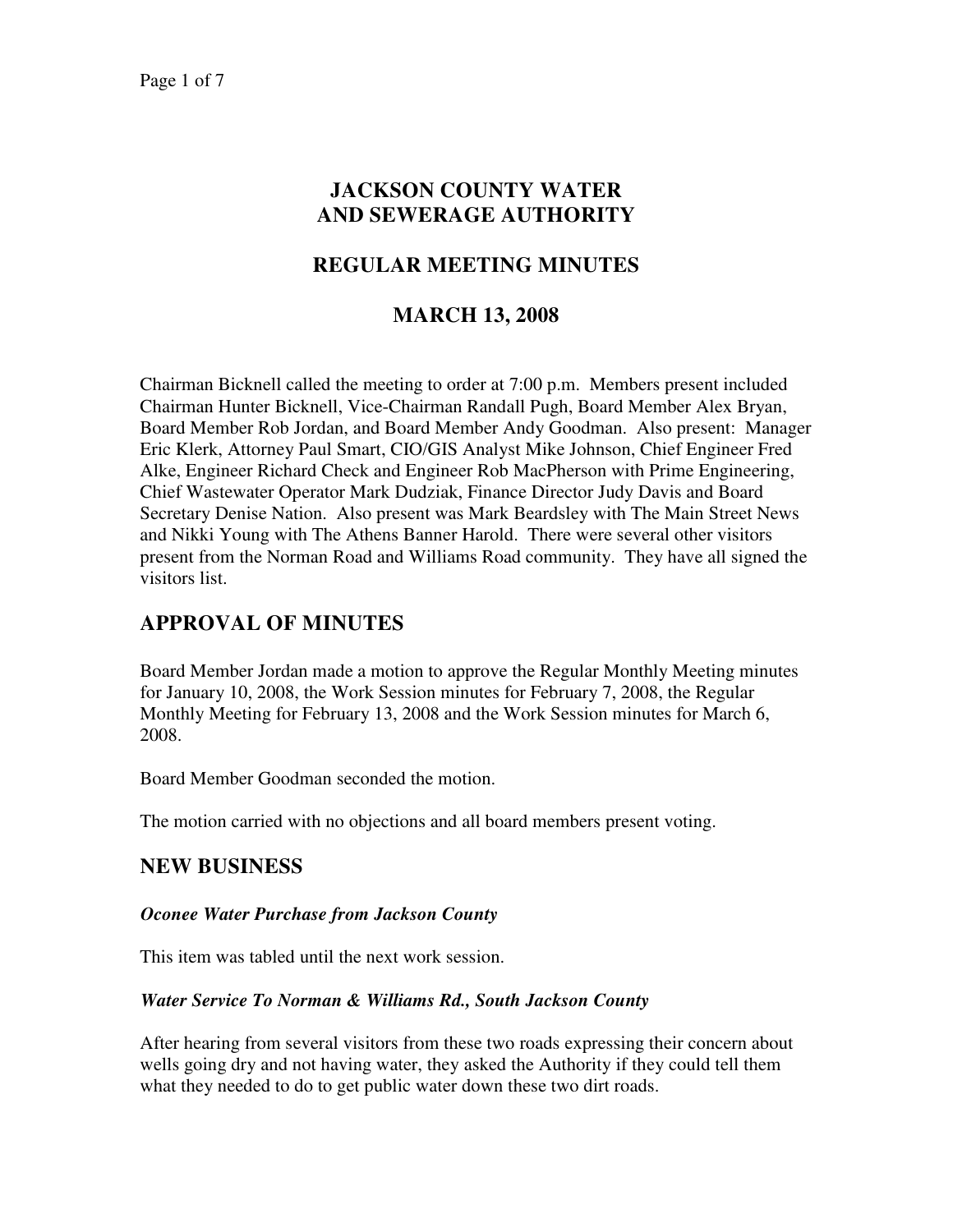Page 2 of 7

Chairman Bicknell stated that in order for the Authority to be able to run water down these 2 roads, the county would have to pave the roads.

Chairman Bicknell further stated that the Authority had adopted a policy not to run lines down any dirt roads, nor on private property. The lines have to be on the right-of-ways.

Member Bryan stated that all the board members were sensitive to their needs, but further stated the Authority had policies they had to abide by too.

Member Bryan further stated that they needed to get together and go to they county giving right-of-ways and then have the county pave the road. Member Bryan further asked Authority Chief Engineer Fred Alke to see if he could possibly give them some help with the county.

Member Goodman stated that the board would do all they could to help them, but they would first need to do all they could on getting the road paved.

Manager Klerk stated it may be possible to put in a watering station in the area for them to purchase water from. In order to do this, someone would have to come in to the Authority give their address and sign a contract for the bill for water used to be sent to them. He further stated this would be on an emergency case and the contract would only be for one year. Also the station would have a lock on it to limit the water use. If no one wanted to sign the contract to be responsible, the watering station would not be put in place.

Member Jordan made a motion to put the Watering Station in for a period of one year under this emergency situation provided someone from the community came in to sign the contract and be responsible for the bill.

Member Bryan seconded the motion.

Motion carries with no objections and with all board members present voting.

### *Multiple Meter Discount for SPLOST*

Chairman Bicknell stated the Authority would stand by the policies they had in place on this matter.

### *Expiring Prime Engineering Master Contract*

Manager Klerk stated that he has discussed with Prime the fact that the master contract will be expiring in just a couple of months.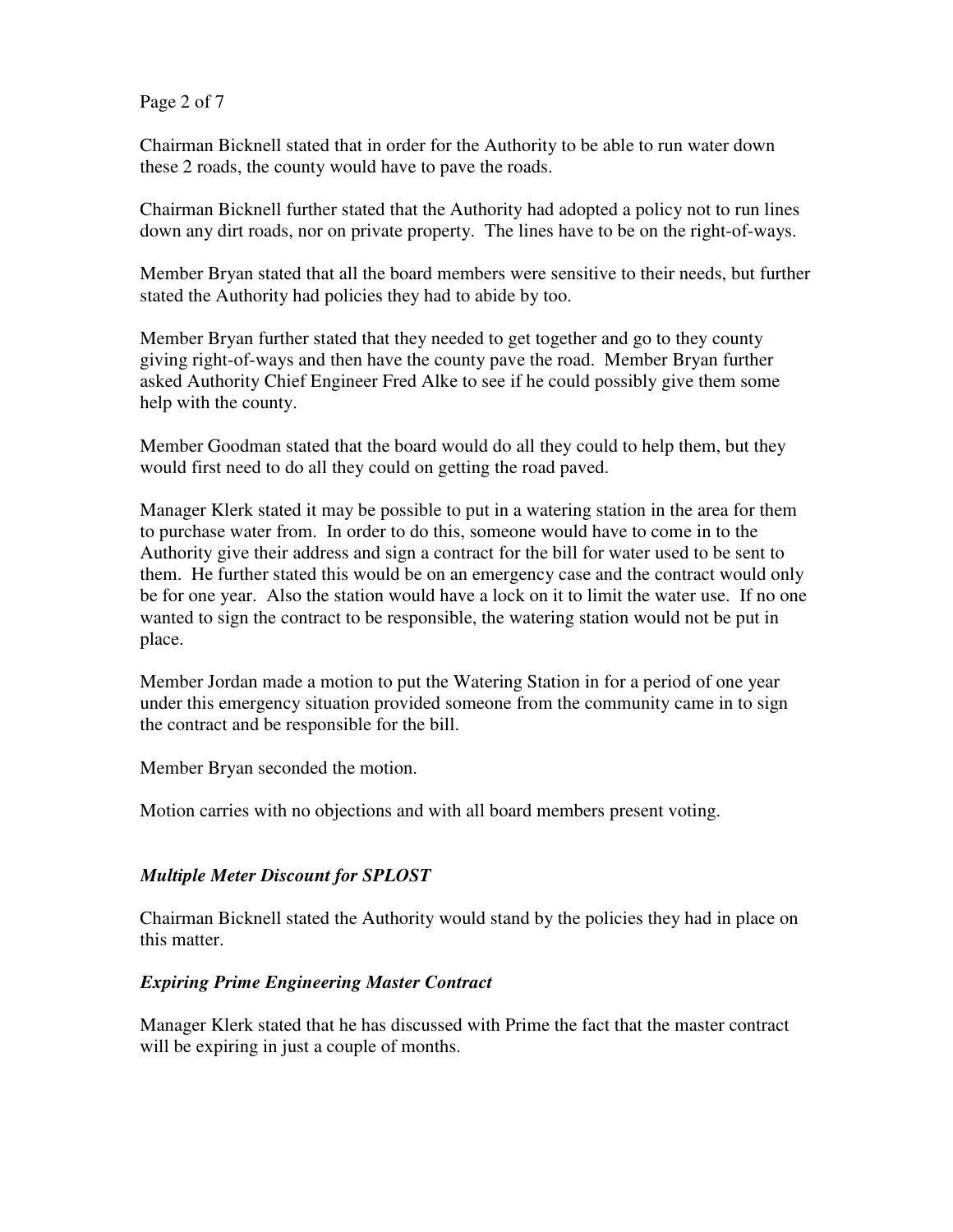Page 3 of 7

Manager Klerk further stated he would suggest to the Board, to vote on a master contract with a lower dollar amount and that the contract would allow the Authority to get other engineering firms for projects, when and if they wanted to.

Member Bryan made a motion to have Manager Klerk negotiate a contract with Prime Engineering and then have the Authority Attorney Paul Smart go over it.

Member Jordan seconded the motion.

Motion carries with no objection and with all board members present voting.

## *Personnel Policy Changes*

Manager Klerk recommended since Judy Davis has now completed her training and has received her certification as a Chief Financial Officer, her title be changed from Accounting Administrator to Finance Director.

Vice Chairman Pugh made a motion to change Ms. Davis' title from Accounting Administrator to Finance Director.

Member Jordan seconded the motion.

Motion carries with no objection and with all board members present voting.

Manager Klerk stated that a change to the personnel policy on accumulated annual and sick leave needed to be made. The Authority has several employees that have maxed out on leave and cannot accrue any more until they take some time off. Manager Klerk also stated that it is almost impossible at times for these employees to take the time off. Manager Klerk asked that the board consider the following change to the personnel policy:

It will state: Annual leave may not be accrued in excess of 240 hours. The Authority Manager shall grant up to 40 hours of pay in exchange for 40 hours of annual leave per employee per year providing the employee has accrued the maximum allowable of 240 hours of annual leave. This can be done once per year only during the last month of the fiscal year. Upon separation, the employee will be paid for all accumulated annual leave up to 240 hours if separated in good standing.

Vice Chairman Pugh made a motion to amend the Personnel Policy with regard to annual leave.

Member Jordan seconded the motion.

Motion carries with no objections and with all board members present voting.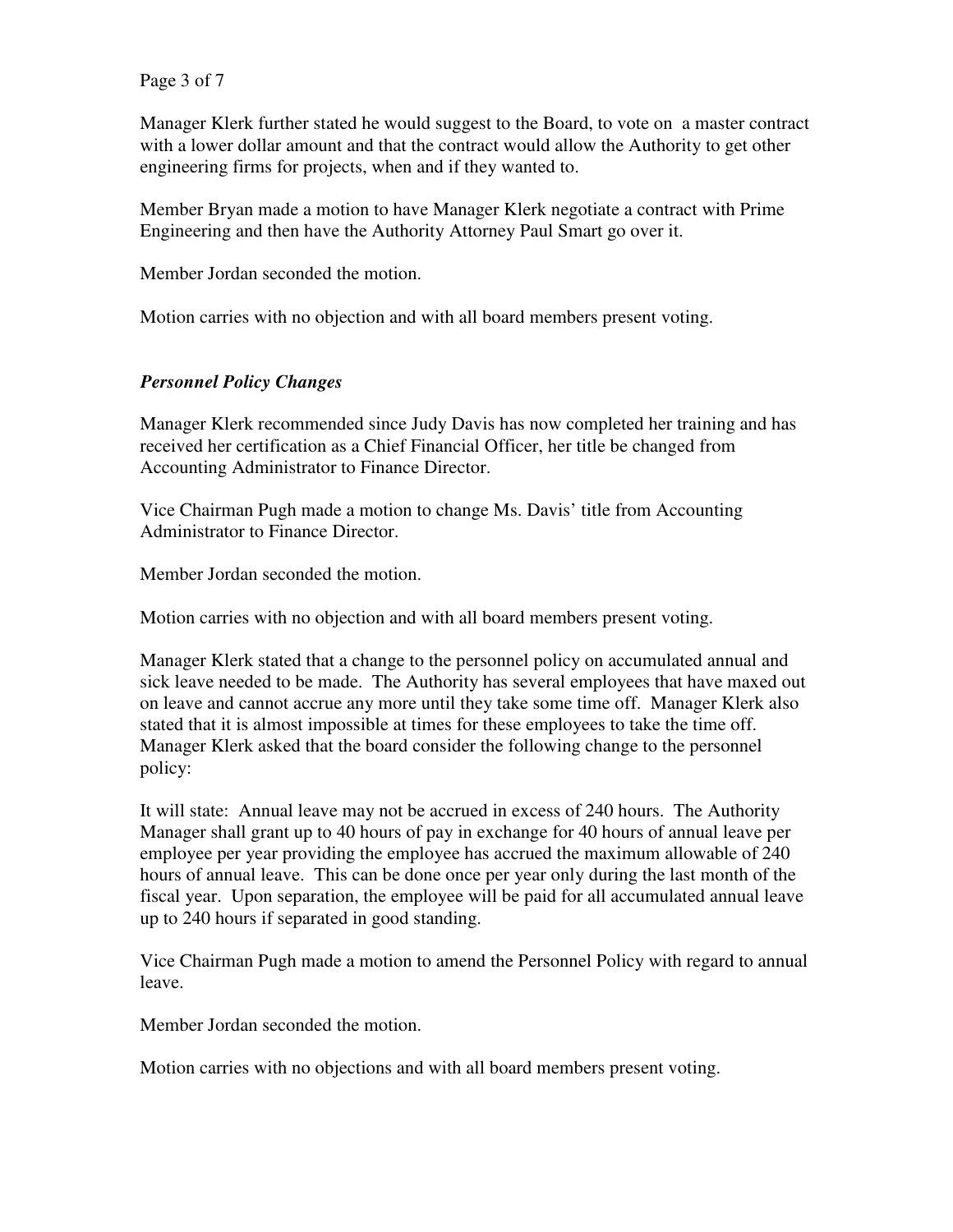Page 4 of 7

# **OLD BUSINESS**

## *Level 4 Drought Exemptions Reinstatement*

Manager Klerk stated that this Authority is behind on following Gov. Perdue's suggestions on reinstating some of the drought exemptions. He stated that several counties around Jackson have already reinstated the exemptions.

Chairman Bicknell stated the Authority also needed to make that move.

Member Jordan made a motion to reinstate the exemptions and to put in place the suggestions that Gov. Perdue had made as of March 17, 2008.

Member Goodman seconded the motion.

Motion carries with no objections and with all board members present voting.

## *SPLOST Surplus \$ - Priorities*

This item was tabled until next work session.

## **MANAGERS REPORT**

Manager Klerk stated we did get a signed contract from the City of Gainesville. The contract has been executed and we have all the materials needed. Work is expected to start in about two weeks.

Manager Klerk stated that the board needed to adopt a resolution authorizing signatories on authorized cash accounts. He further stated that this resolution states that the Chairman of the Authority Board and the Authority Manager are hereby authorized to be the sole signatories of checks and other financial documents for all Authority Accounts, with the exception of Authority Operating Account.

It further states that the Authority Finance Director is specifically barred from having signatory authority on non-operating accounts.

Vice Chairman Pugh made a motion to adopt the resolution authorizing signatories on Authority cash accounts.

Member Jordan seconded the motion.

Motion carries with no objections and with all board members present voting.

Manager Klerk presented the following work orders and change orders to the board for authorization: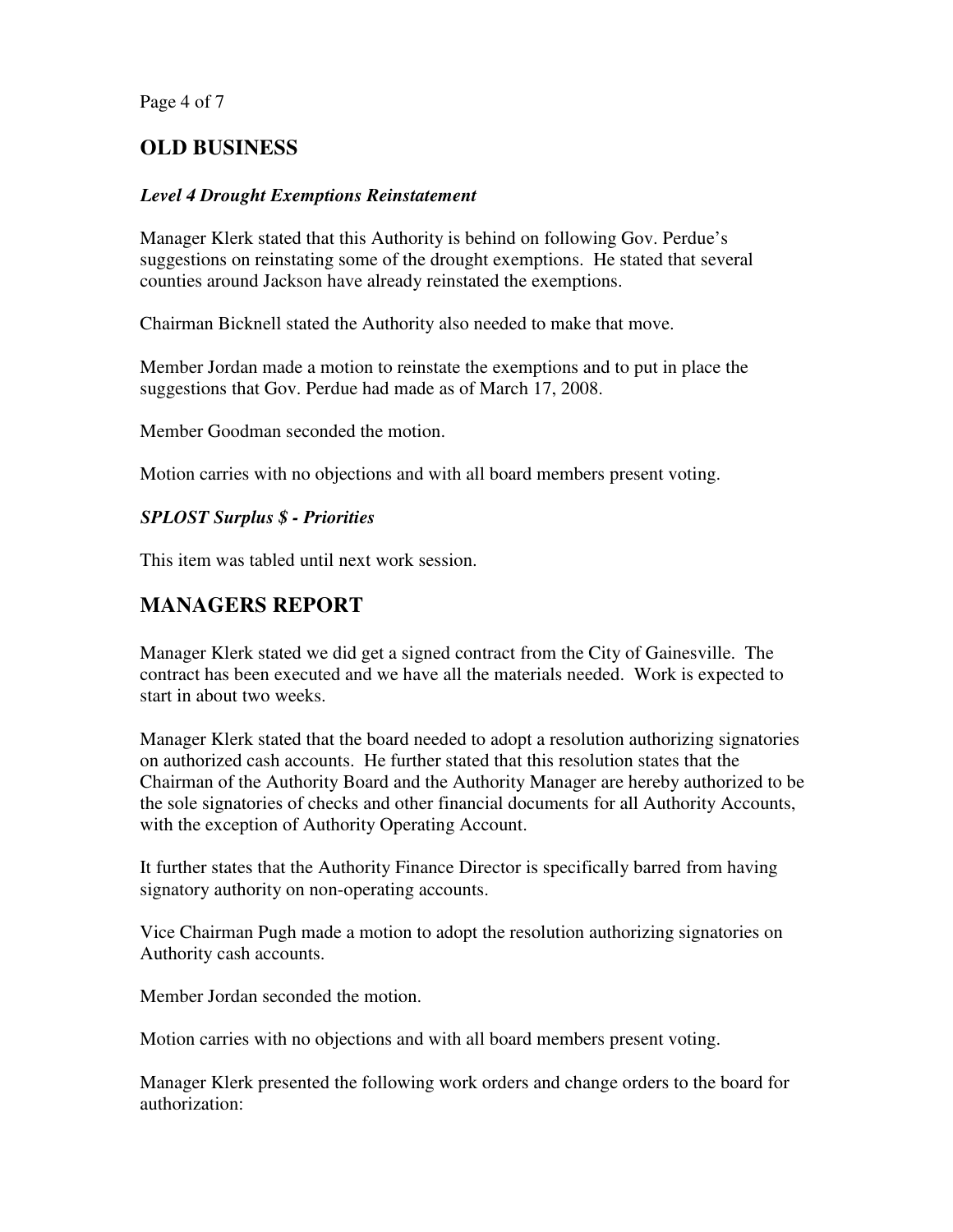Page 5 of 7

A Work Order to allow Prime to proceed with bids so they can start construction on the 2 Chlorination Stations at Apple Valley and Galilee Pump Stations. Prime stated the cost will be \$50,000 per station.

Member Jordan made a motion to authorize Prime to go ahead with Work Order.

Member Goodman seconded the motion.

Motion carries with no objections and with all board members present voting.

A Work Order for Prime to assist with design and construction administration services for the relocation of existing waterlines and appurtenances on SR 15 ALT at Apple Valley Rd., which is being lowered by the Jackson County Department of Transportation to improve sight distances at this major intersection. Cost is \$12,266.00.

Member Goodman made a motion to authorize Prime to go ahead with Work Order.

Vice-Chairman Pugh seconded the motion.

Motion carries with no objections and with all board members present voting.

A Work Order to Evaluate the Doster Creek Wastewater Pump Station. This pump station has experienced operational problems and is considered to be unreliable. This work order is for Prime to evaluate the pump station to determine if the problems can be corrected with improvements to the existing facilities or if a new pump station may be recommended. Cost is \$19, 300.00.

Member Jordan made a motion to allow Prime to do an in depth evaluation and modification or design a new pump station at Doster Creek.

Member Bryan seconded the motion.

Motion carries with no objections and with all board members present voting.

A Change Order to provide engineering services during construction for improvements to the Middle Oconee Wastewater Treatment Plant. The contract for this had expired and the original work order was for \$141,500.00. But Prime has lowered the cost to \$104,500.00.

Member Goodman made a motion to except the change order lowering the price from \$141,000.00 to \$104,500.00.

Member Jordan seconded the motion.

Motion carries with no objections and with all board members present voting.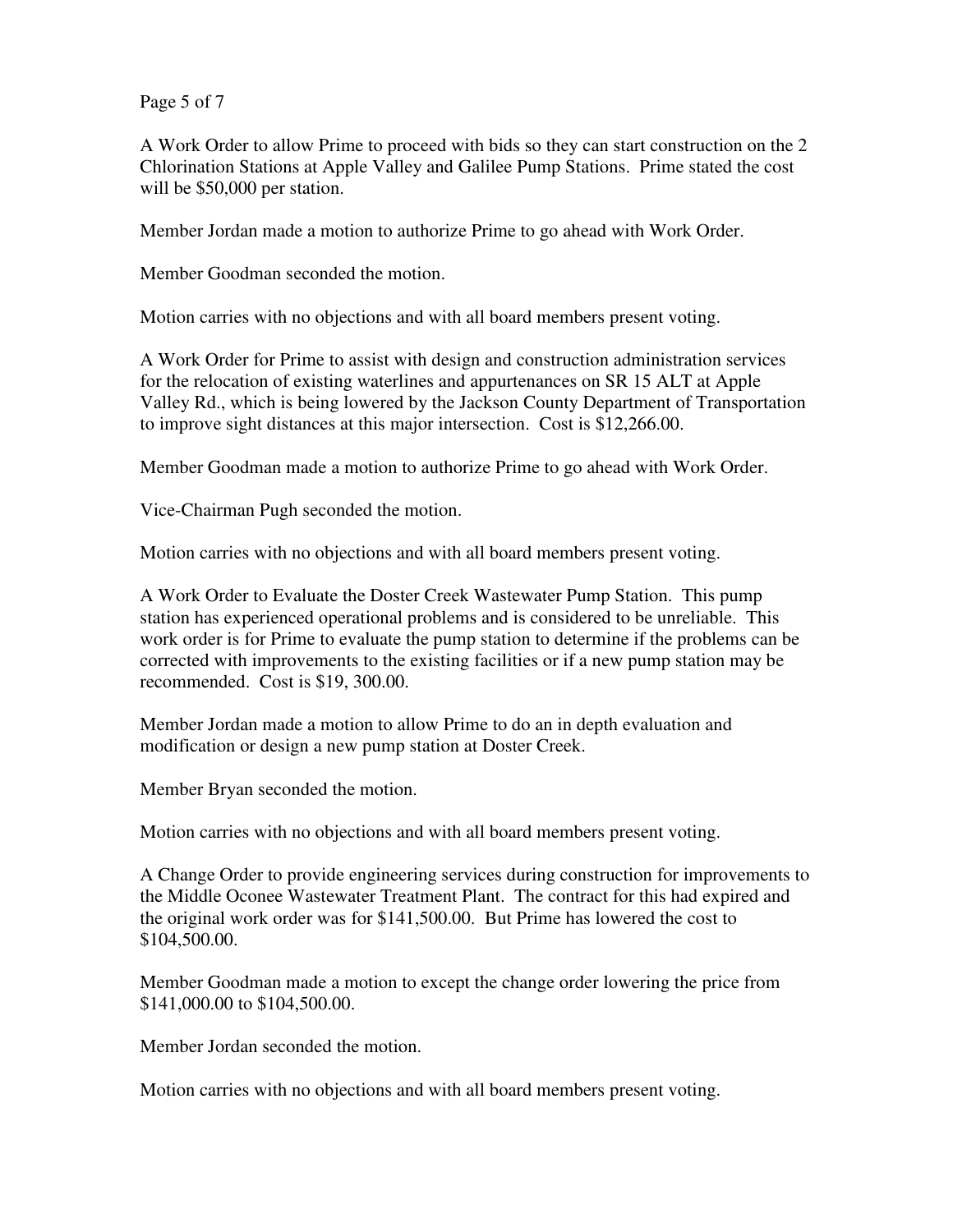Page 6 of 7

# **ENGINEERS REPORT**

## *Series 2006B Bond Water Distribution Project*

The East Priority 1 and West Priority1 Projects are substantially complete. Final pay applications for both projects are under review. The East Priority 2 is set to begin later this month.

### *Gainesville Water System Connection*

Project design drawings and permit acquisitions have been completed. The draft agreement has been updated and efforts continue to finalize the agreement with the City of Gainesville so construction can begin.

### *Middle Oconee Wastewater Treatment Plant Improvements*

The JCWSA Board has approved the award of the base bid for the Middle Oconee WWTP improvements to Allsouth Contractors, Inc. which includes the construction of a new headworks facility (mechanical screens and flow measurement), new yard piping and structures, a new electrical building, and electrical improvements to existing and future equipment needs. A notice to proceed with construction is expected by mid March.

### *Wastewater Master Plan Update*

The updated master plan is complete and a draft presentation of the results was delivered to the JCWSA staff the end of last month for comments.

### *Doster Creek Pump Station Evaluation*

A Work Order proposal to perform the pump station evaluation is being prepared.

# **EXECUTIVE SESSION**

Member Jordan made a motion to go into Executive Session to discuss personnel issues at 9:35 p.m.

Vice-Chairman Pugh seconded the motion.

Motion carries with no objections and with all board members present voting.

Member Jordan made a motion to reconvene the Regular Board meeting at 10:20 p.m.

Member Goodman seconded the motion.